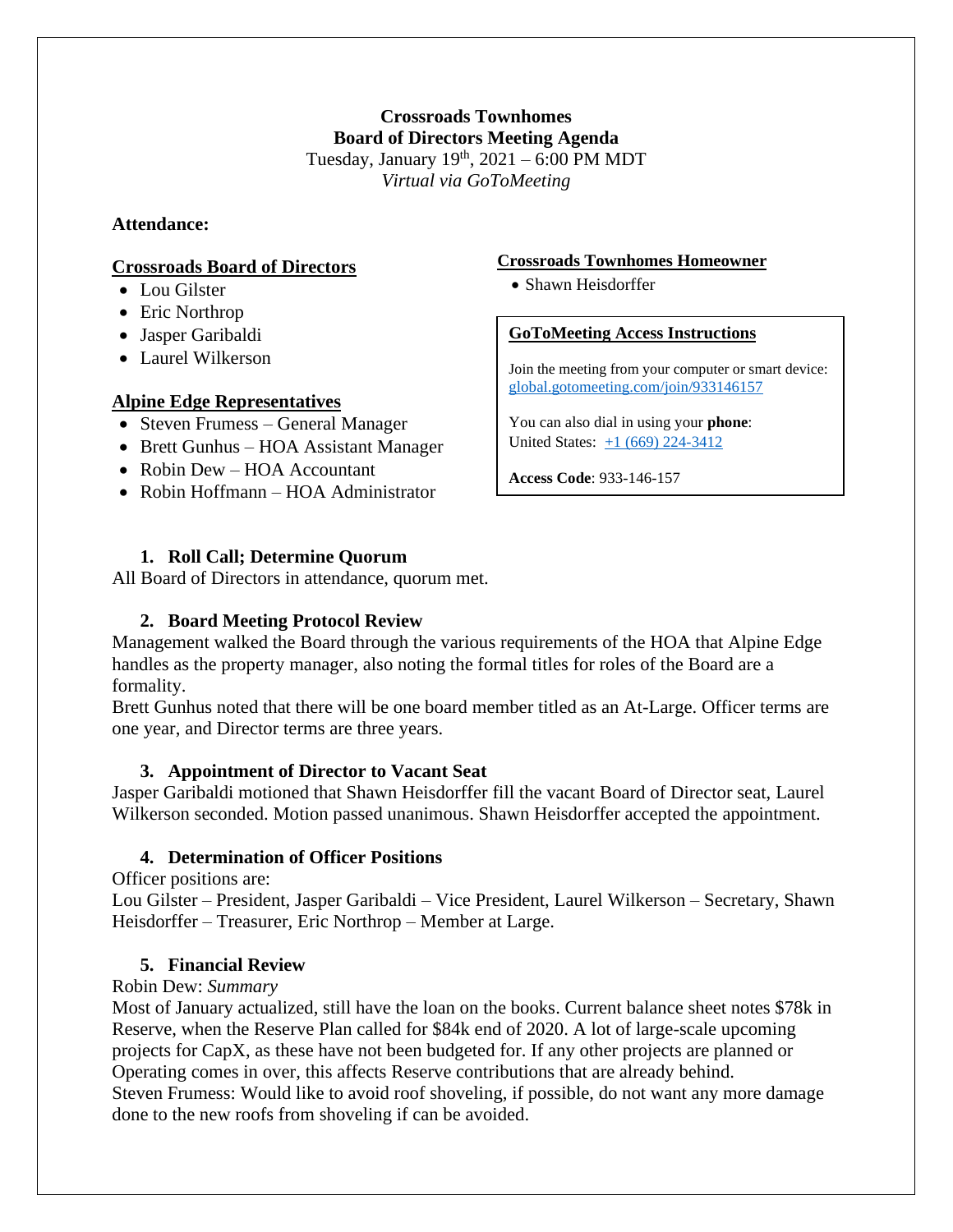The Board and Management has to be in communications to address or, if we are able, get in front of owner grievances. Financials will need to be reviewed end of Summer.

## **6. 2020 Annual Meeting Review**

Management asked the Board for thoughts on how the 2020 Annual Meeting went.

Eric Northrop voiced he believed it was a good meeting overall. Some talked after meeting, perception was row took precedent over the circle. Kevin Skruch was usually most vocal on the board and was in the circle. Shawn Heisdorffer will get that now. Mitigate pigeon and trash are primary and need to be addressed.

Steven Frumess added frustration as management as owners voiced issues. Felt management worked to focus per direction of the Board. Management wants to work toward making sure addressing the whole community.

## a. Approval of Meeting Minutes

Board agreed no changes to the minutes were needed.

## b. Main Takeaways

## i. Pigeon Plan

Robin Hoffmann gave report on the pigeons and poop locations, where a sanitizing clean and deterrents were needed. Dale Deardorff noted this was first year with pigeons, they just showed up last winter.

Board and management discussed various options for mitigation, could it be done by an exterminator, were there guarantees exterminator would work or would it need to be done repeatedly.

All agreed to have 681A and 683B back decks power washed and sanitized, add netting to see if will stop the pigeons, as these two units affected the most. Also need power washing and mitigation at front stoops.

Brett pointed out photos of Dale's just since Sept when deck was cleaned. See what a more permanent solution could be. Will report to Board via email.

# ii. Trash

Board and management discussed the trash. Brett Gunhus advised he had spoken with the attorney and was told a real camera or fake camera does not cause liability. Real cameras would be costly but could provide reassurance if a mugging or a fall. Fake cameras and signs could be effective deterrent.

Board decided to install two fake cameras, one on the back of 691 and above garage of 717, and new signage at dumpster notifying all of cameras in use.

This conversation moved into parking issues and noting master association people using their trash dumpster and their parking. Brett Gunhus advised he would look into the master association agreement for clarification.

# **7. General Maintenance**

- a. Snow Removal Report
	- i. Plowing

Board and management discussed the plowing, and it was noted that 2" of snow on a driveway will not trigger plowing, however, if get 2" at a time build up, creates lots of ice on driveways causing safety concerns too for owners in circle. Management contacted RKR again and discussed scope of work and the ice in the driveways has to be cleared.